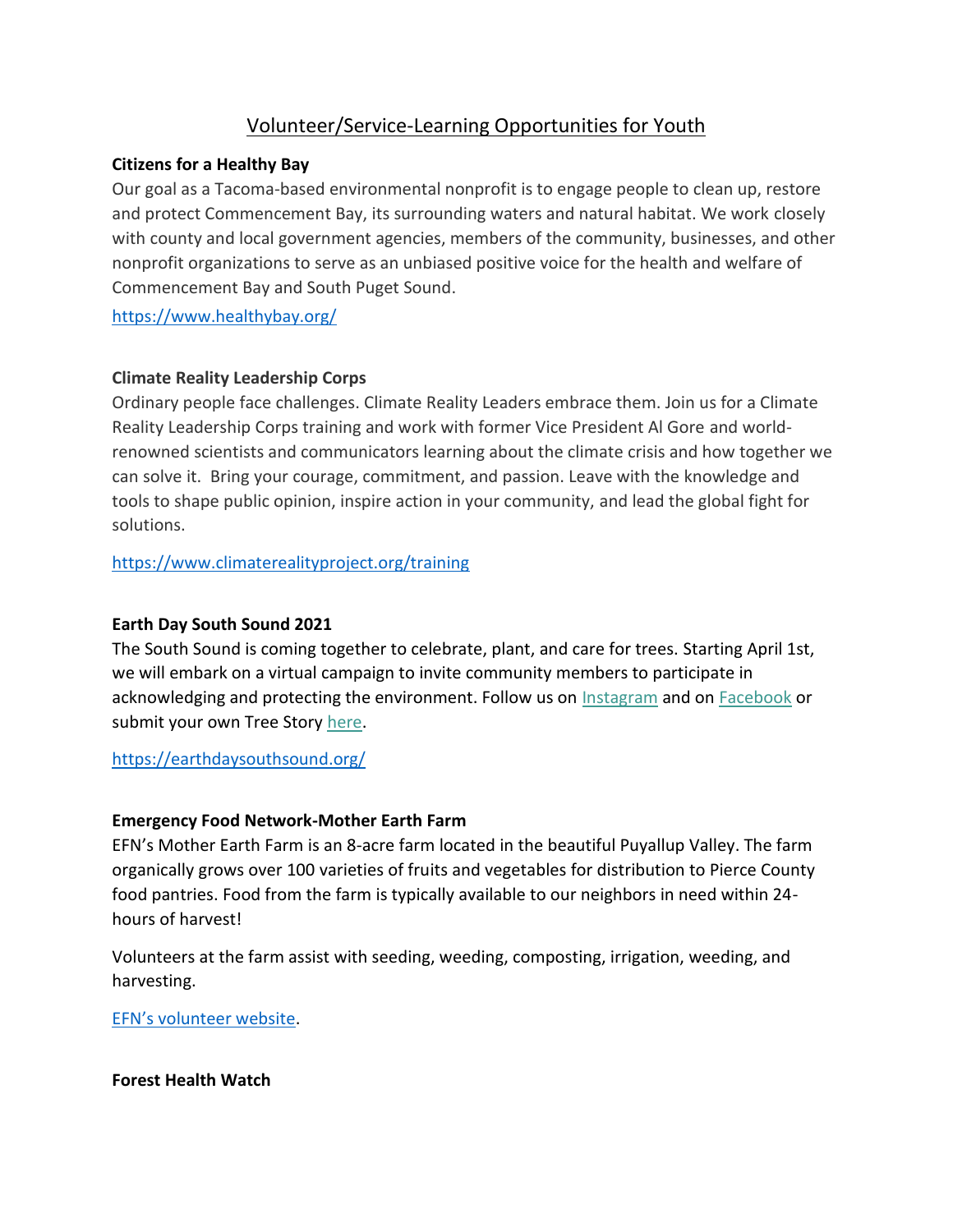The purpose of this program is to provide opportunities to contribute to research and keep forests healthy. Become a community scientist and help advance knowledge!

#### [Forest Health Watch](https://foresthealth.org/)

#### **Green Tacoma Partnership**

Get involved to sustain natural spaces throughout the Tacoma area.

<https://forterra.org/subpage/green-tacoma-partnership>

#### **Ikkatsu Project**

Pollution, specifically plastic and other flotsam, is a very real threat to our oceans and to untouched ecosystems like those found on the coasts of the Pacific Northwest and Alaska. It is hoped that surveys like the ones we have done and continue to do will assist in better understanding and remediating the problem. Raising awareness about this serious environmental issue, through print, films and data-gathering expeditions is one of the primary goals of the Ikkatsu Project.

\*Current volunteer opportunities are on hold, but visit the website to sign-up and be included on event email alerts.

<https://www.ikkatsuproject.org/>

#### **Metro Parks Tacoma**

You'll find many ways to help keep Tacoma looking beautiful and green! Volunteer opportunities include: Point Defiance Zoo and Aquarium, Fort Nisqually, Tacoma Nature Center, Julia's Gulch, and many parks throughout the city.

<https://www.metroparkstacoma.org/volunteers/>

#### **Mountaineers Tacoma Branch**

The Mountaineers is a community of enthusiasts who love to spend time together outside and share their love of the outdoors with others. For more than a century, skilled outdoorsmen and women have volunteered to help others experience our wild spaces safely and responsibly while taking action to preserve the outdoor playgrounds we love.

<https://www.mountaineers.org/volunteer>

#### **Northwest Youth Corps**

Youth Community Program is a non-residential, day program for 15 to 19-year-olds. With the experience of field staff guiding them, participants complete service projects in their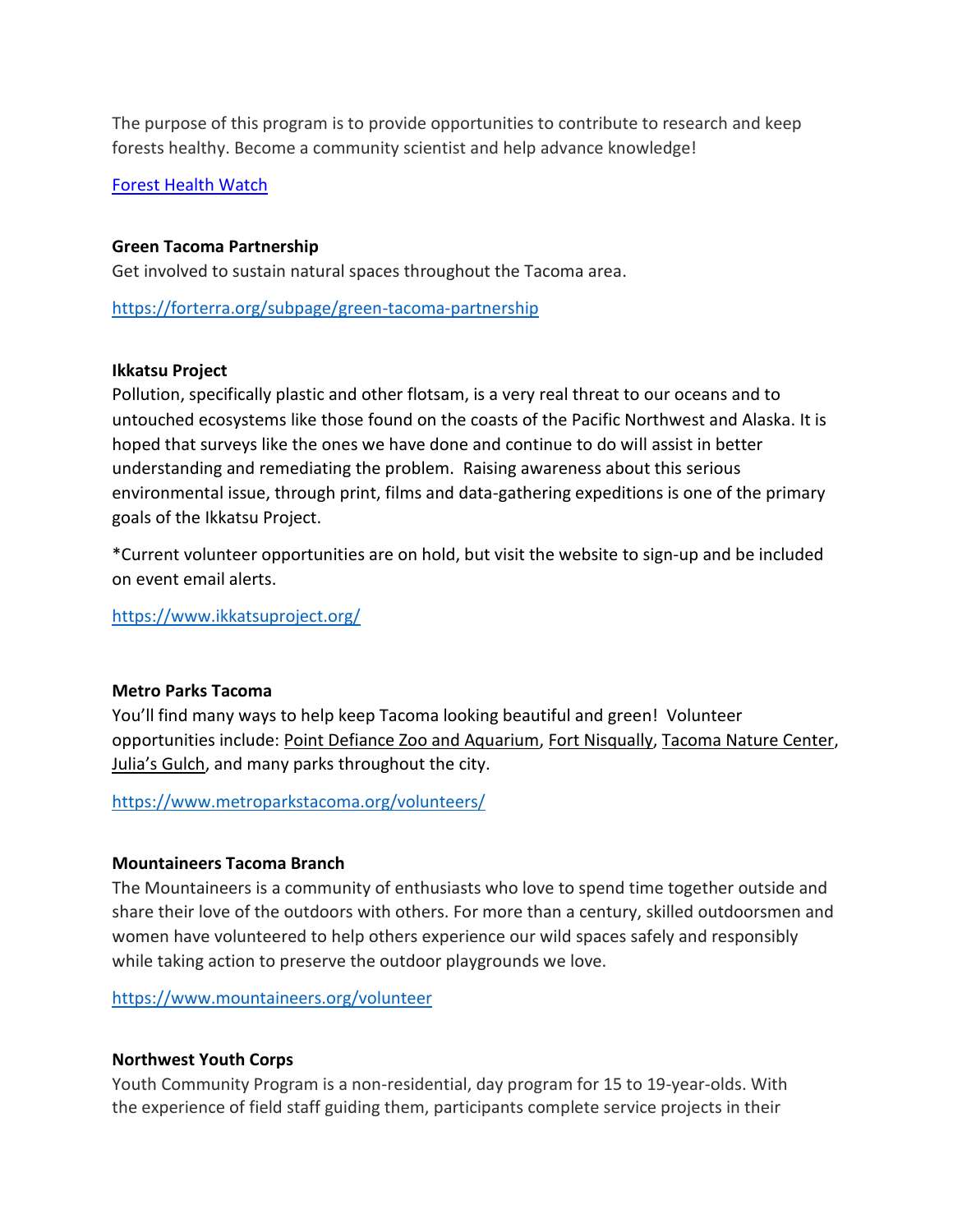own community each day and return home at night. Crews meet at a designated site every morning and evening, Monday through Friday. Members spend an average of 6 hours per day working and one hour participating in an educational lesson, from which they earn high school credit and a \$250/week stipend. During these 5-week sessions, participants learn new skills, challenge themselves, make new friends, and better their communities!

#### <https://www.nwyouthcorps.org/m/OurPrograms/soundtosummit>

## **Pierce Conservation District**

Pierce Conservation District works with local landowners and public agencies to conserve natural resources that are essential to both our economy and our region's quality of life. Our collaborative efforts with citizen volunteers to create a just food system, improve water quality, promote sustainable agriculture, and recover wildlife habitat, is the heart of our mission.

#### [PCD Events and Volunteer Opportunities](https://piercecd.org/calendar.aspx?CID=0&Keywords=&startDate=&enddate=&)

## **Pierce County Library System**

You can gain skills, meet new people and make a valuable contribution to your community by volunteering with Pierce County Library System. In 2018, 405 volunteers provided over 4,152 hours of service in support for Pierce County Library System.

<https://www.piercecountylibrary.org/about-us/volunteering/Default.htm>

#### **Pierce County Parks and Recreation**

If you love the outdoors, our parks, trails and natural areas are a great way to volunteer your services. Your skills and talents are matched with your work preference to obtain a role that satisfies you and best fulfills the mission of Pierce County Parks.

[PC Parks and Rec Volunteer Opportunities](https://www.piercecountywa.org/1491/Volunteer-Opportunities)

<https://www.piercecountywa.org/114/Parks-Recreation>

# **Puget Creek Restoration Society**

Puget Creek Restoration Society protects, enhances, and restores the Puget Creek Watershed and other streams, wetlands, and green spaces. We serve the South Puget Sound communities and invite their participation through hands-on restoration, research, education, and advocacy and by promoting a sense of stewardship.

<http://www.pugetcreek.org/volunteer.html>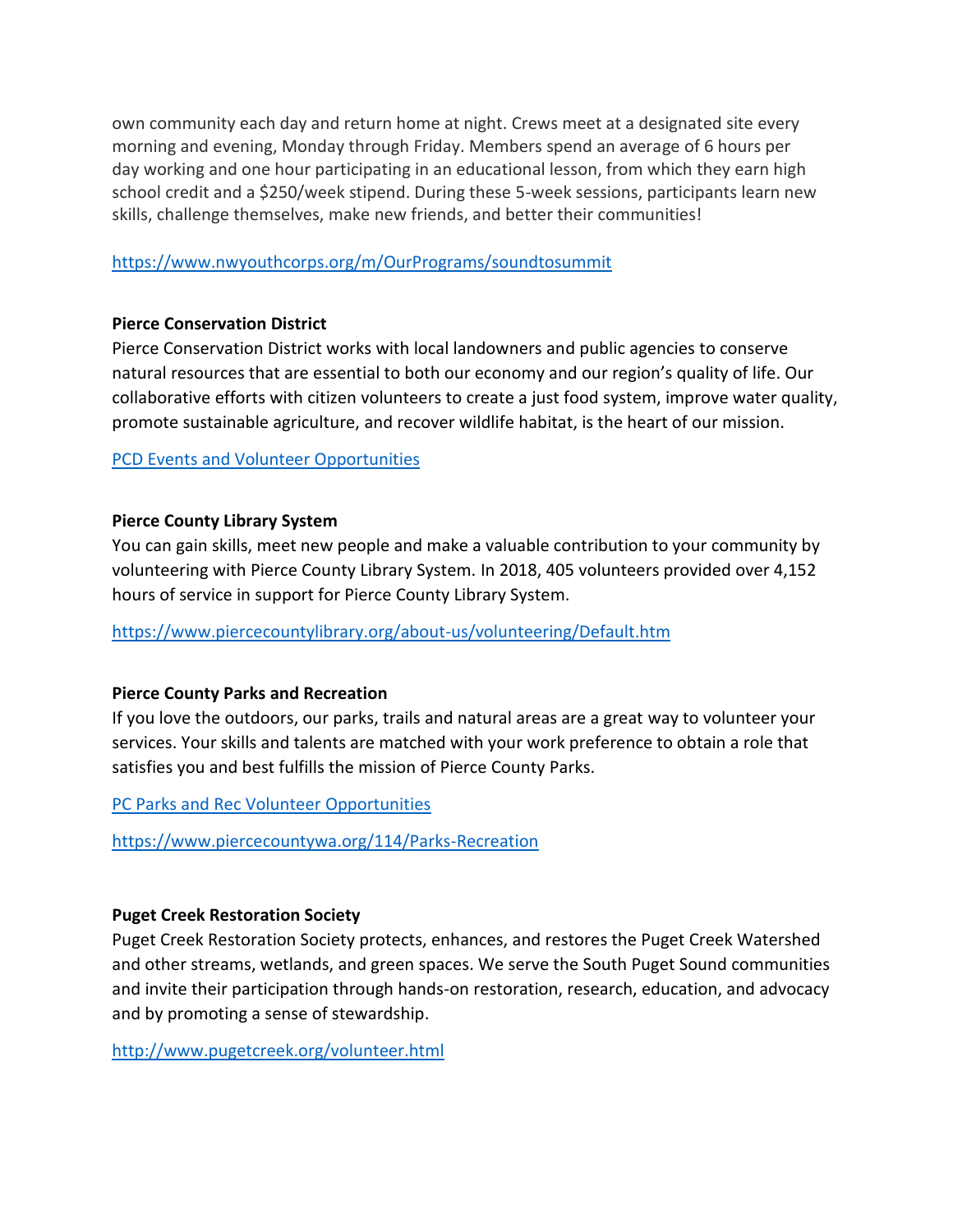#### **Sierra Club Tatoosh Group**

The Tatoosh group serves all of Pierce County, and represents our members who live on the Key Peninsula and in Gig Harbor in the west, the City of Tacoma, in the suburbs of Puyallup, Lakewood and Spanaway, and rural towns like Carbonado, Ashford, and Roy. Tatoosh Group sponsors public meetings, activist opportunities, and presentations on environmental topics. We volunteer to restore natural areas and organize outings to explore the great outdoors.

<https://www.sierraclub.org/washington/tatoosh-group-pierce-county>

<https://www.sierraclub.org/washington/volunteer-form>

## **Student Conservation Association**

Every bit of the earth needs saving, even those portions that are right in your neighborhood. SCA's Community Programs offer you a way to make an enduring environmental impact while commuting from home to local sites in your community. You'll make friends, improve the health of your city, and start on your way to becoming a leader in the local conservation movement. Community programs will also set you on the path to other SCA opportunities, like National Crews and Conservation Internships.

[Community Crews | The Student Conservation Association \(thesca.org\)](https://www.thesca.org/community)

# **Surfrider Foundation**

The Surfrider Foundation is a non-profit grassroots organization dedicated to the protection and preservation of our world's oceans, waves and beaches through a powerful activist network. Founded in 1984 by a handful of visionary surfers, the Surfrider Foundation now maintains over 50,000 members and 83 chapters across the United States and Puerto Rico, with international affiliates in Australia, Europe, Japan and Brazil.

<https://southsound.surfrider.org/>

#### **Sunrise Tacoma**

Organize. Vote. Strike! We're a movement of young people working to stop climate change and create millions of good jobs in the process.

<https://www.sunrisemovementtacoma.org/>

# **Tacoma-Pierce County Health Department**

Connect with your community as a volunteer! Help us protect and improve the health of all people and places in Pierce County. Want to know more? Learn how to apply below.

<https://www.tpchd.org/i-want-to-/jobs/volunteer>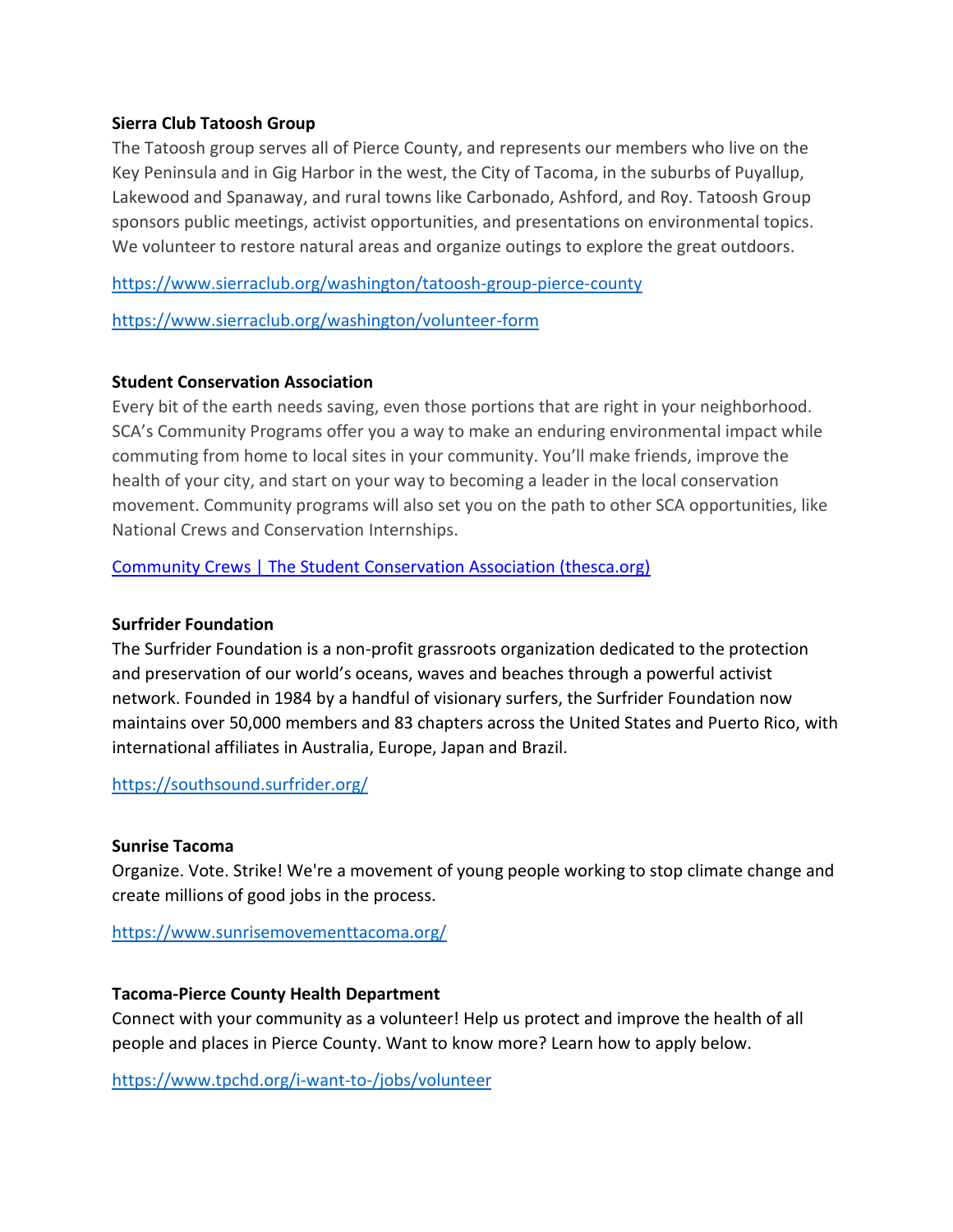#### **Tacoma Tree Foundation**

The Tacoma Tree Foundation empowers community members to plant and care for trees in Tacoma. We see trees and plants as part of a healthy and livable community.

<https://www.tacomatreefoundation.org/projects>

#### **Tahoma Audubon Society**

The Tahoma Audubon Society was chartered in 1969. The Tahoma Audubon Society advocates for the protection of wildlife and promotes conservation through education and activities that enrich its member's experiences in and with the natural world.

<https://www.tahomaaudubon.org/volunteer>

#### **Transportation Choices Coalition**

Founded in 1993, Transportation Choices Coalition is a policy and advocacy nonprofit dedicated to making transportation accessible to all in Washington State. We pass policies that support more transit, bike, and pedestrian improvement at the state, regional, and local levels.

We are leading the way to build a transportation system that connects people to jobs, education, housing, health care, communities, and each other. We bring together a variety of partners from across the state to work towards a common goal, more transportation choices that get you where you need to go.

<https://transportationchoices.org/get-involved/>

#### **Washington Trails Association**

WTA welcomes everyone who wants to lend a hand and help out on trail-whether you've had years of experience or you are brand new to tools. Find how to sign up for work parties, get details about backcountry trips and find answers to frequently asked questions.

We look forward to seeing you on trail!

<https://www.wta.org/get-involved/volunteer>

#### **WSU Puyallup - Pierce County 4-H**

4-H is the youth development education program of [Washington](http://cahnrs.wsu.edu/) State University Extension, which is conducted jointly by the U.S. [Department](http://nifa.usda.gov/) of Agriculture, your state land grant university [\(WSU\)](http://wsu.edu/) and Pierce County. Today 4-H is everywhere–in cities, suburbs, small towns, and rural communities. In the 21st century, 4-H serves a broad clientele with expanded program using a variety of ways to "learn by doing."